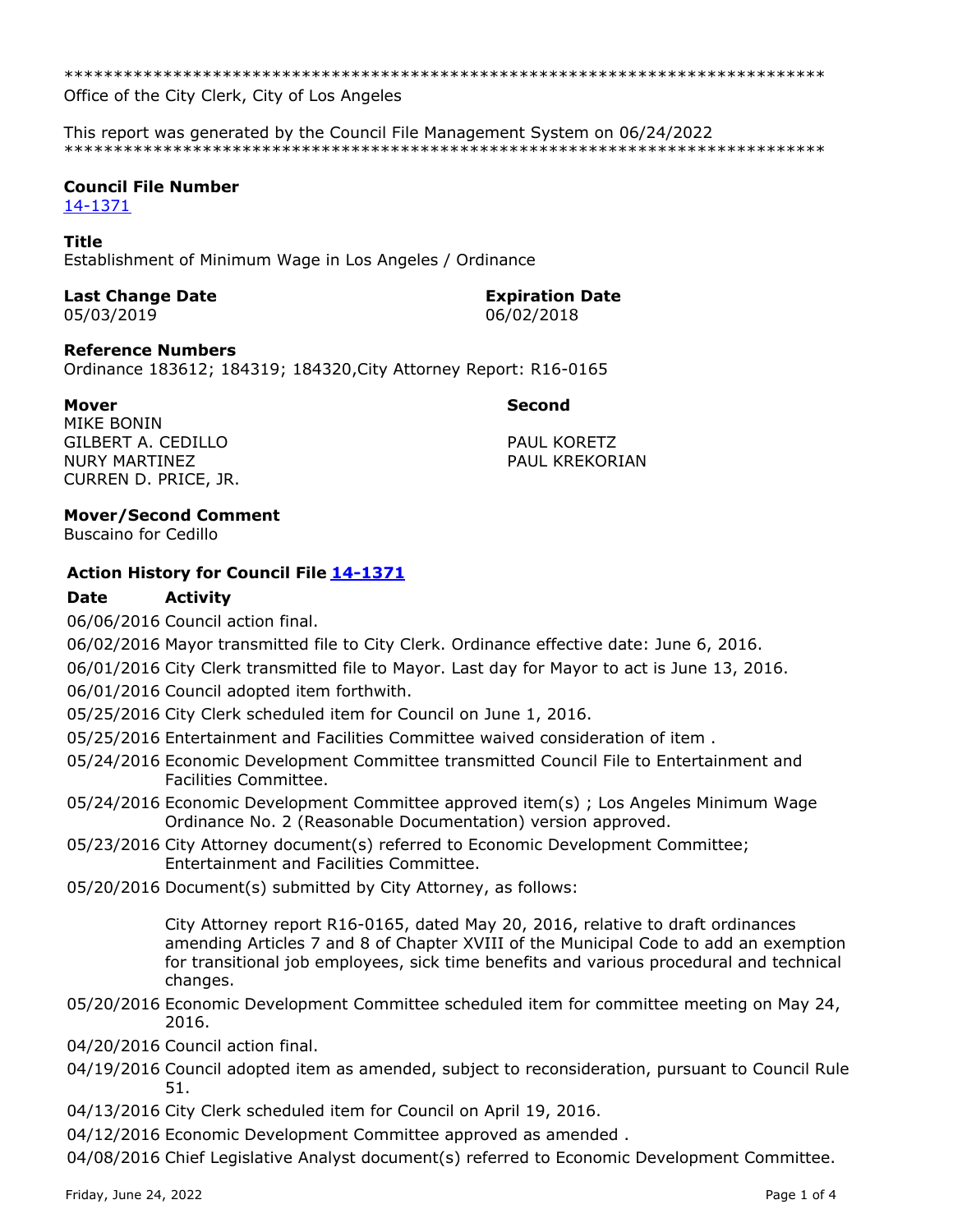04/08/2016 Document(s) submitted by Chief Legislative Analyst, as follows:

Chief Legislative Analyst report, dated April 8, 2016, relative to State minimum wage update.

- 04/08/2016 Economic Development Committee scheduled item for committee meeting on April 12, 2016.
- 03/22/2016 Economic Development Committee continued item to/for April 12, 2016 .
- 03/21/2016 Document(s) submitted by Chief Legislative Analyst, as follows:

Chief Legislative Analyst and City Administrative joint report, dated March 18, 2016, relative to the follow-up policy elements for a Citywide Minimum wage.

- 03/18/2016 Economic Development Committee scheduled item for committee meeting on March 22, 2016.
- 03/18/2016 Chief Legislative Analyst document(s) referred to Economic Development Committee.
- 08/20/2015 Community Impact Statement submitted by North Hollywood Northeast Neighborhood Council.
- 06/28/2015 Community Impact Statement submitted by Historic Highland Park Neighborhood Council.
- 06/23/2015 Economic Development Committee continued item to/for a date to be determined.
- 06/19/2015 Economic Development Committee scheduled item for committee meeting on June 23, 2015.
- 06/19/2015 Chief Legislative Analyst document(s) referred to Economic Development Committee.
- 06/19/2015 Document(s) submitted by Chief Legislative Analyst, as follows:

Chief Legislative Analyst report 15-06-0492, dated June 19, 2015, relative to compensated and uncompensated time off survey of California cities with minimum wage Ordinances.

- 06/19/2015 Council action final.
- 06/15/2015 Mayor transmitted file to City Clerk. Ordinance effective date: July 19, 2015.
- 06/11/2015 City Clerk transmitted file to Mayor. Last day for Mayor to act is June 22, 2015.
- 06/10/2015 Council adopted item forthwith.
- 06/03/2015 Council adopted item, subject to reconsideration, pursuant to Council Rule 51 (vote: 13-1); Ordinance over to June 10, 2015 for second consideration; Motion 4-A was referred to the Economic Development Committee (see Council file No. 14-1371-s6).
- 06/03/2015 Community Impact Statement submitted by Winnetka Neighborhood Council.
- 05/29/2015 Economic Development Committee approved item(s) .
- 05/29/2015 Economic Development Committee scheduled item for committee meeting on May 29, 2015.
- 05/26/2015 Economic Development Committee continued item to/for a date to be determined due to cancellation of 5/26/15 meeting.
- 05/22/2015 Economic Development Committee scheduled item for committee meeting on May 26, 2015.
- 05/22/2015 City Attorney document(s) referred to Economic Development Committee.
- 05/22/2015 Document(s) submitted by City Attorney, as follows:

City Attorney report R15-0139, dated May 22, 2015, relative to draft ordinances adding to the Municipal Code to establish a Citywide minimum wage and to create a Wage Enforcement Division; etc.

- 05/19/2015 Council action final.
- 05/19/2015 Council adopted the Economic Development Committee report, as amended by Motion 4E as amended by Motion (Parks - LaBonge), forthwith; Motion 4D was referred to the Economic Development Committee (see Council file No. 14-1371-s5).
- 05/14/2015 City Clerk scheduled item for Council on May 19, 2015.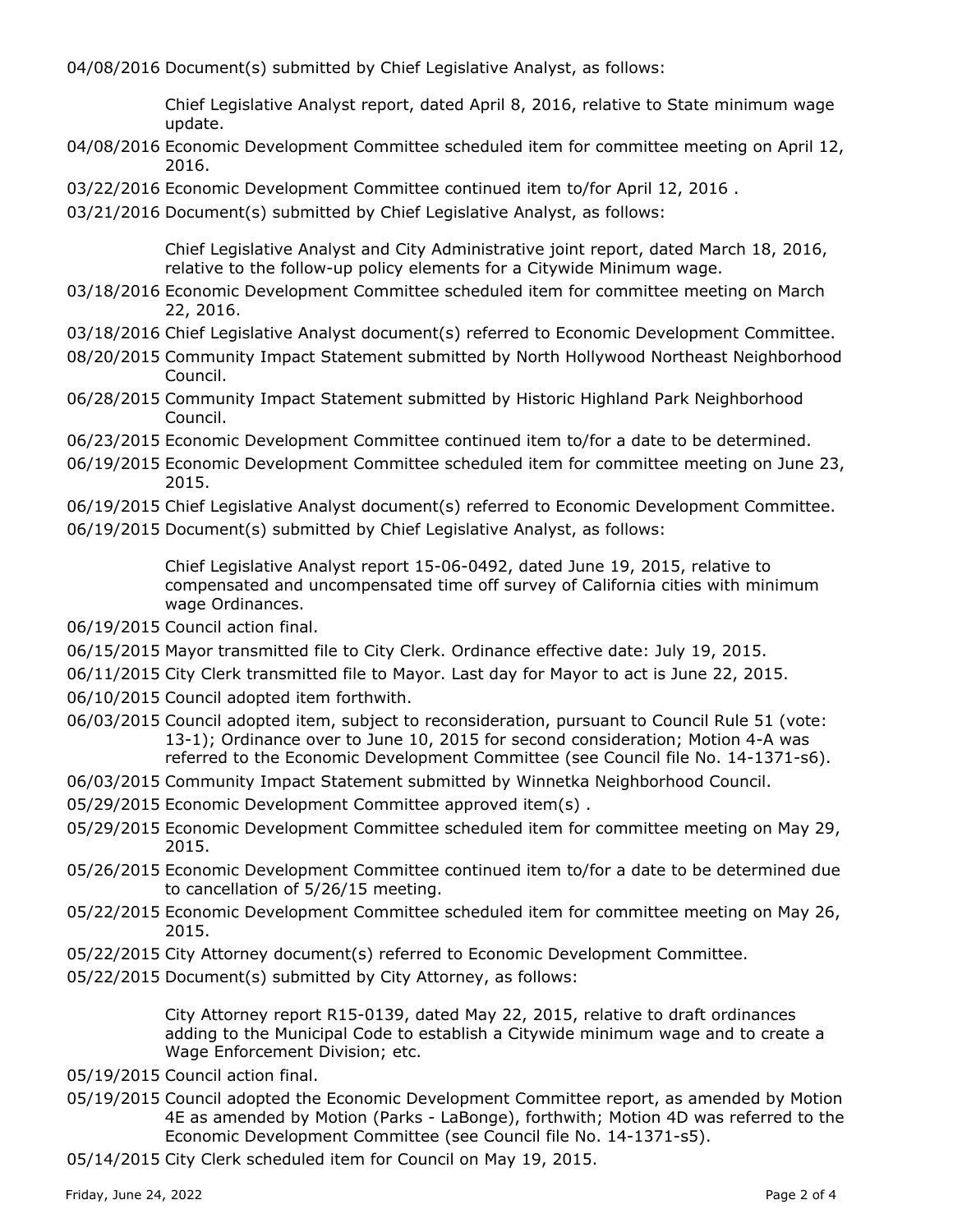- 05/13/2015 Chief Legislative Analyst; City Administrative Officer document(s) referred to Economic Development Committee.
- 05/13/2015 Document(s) submitted by Chief Legislative Analyst, as follows:

Chief Legislative Analyst and City Administrative Officer joint report, dated May 12, 2015, relative to the policy elements for a citywide minimum wage.

- 05/13/2015 Economic Development Committee approved as amended .
- 05/12/2015 Economic Development Committee scheduled item for committee meeting on May 13, 2015.
- 05/12/2015 Community Impact Statement submitted by Greater Cypress Park Neighborhood Council.
- 05/07/2015 Community Impact Statement submitted by North Hills East Neighborhood Council.
- 05/05/2015 Economic Development Committee continued item to/for a date to be continued.
- 05/01/2015 Economic Development Committee scheduled item for Council on May 5, 2015.
- 04/30/2015 Chief Legislative Analyst document(s) referred to Economic Development Committee.
- 04/30/2015 Document(s) submitted by Chief Legislative Analyst, as follows:

Chief Legislative Analyst and the City Administrative Officer report, dated April 30, 2015, relative to the peer review of citywide minimum wage studies.

- 04/17/2015 Community Impact Statement submitted by Elysian Valley Riverside Neighborhood Council; North Hollywood Northeast Neighborhood Council; Silver Lake Neighborhood Council; Winnetka Neighborhood Council.
- 04/02/2015 Economic Development Committee continued item to/for a date to be determined.
- 04/01/2015 Economic Development Committee scheduled item for committee meeting on April 2, 2015.
- 03/31/2015 Economic Development Committee continued item to/for April 2, 2015 .
- 03/27/2015 Economic Development Committee scheduled item for committee meeting on March 31, 2015.
- 03/26/2015 Economic Development Committee continued item to/for March 31, 2015 .
- 03/25/2015 Economic Development Committee scheduled item for committee meeting on March 26, 2015.
- 03/24/2015 Economic Development Committee continued item to/for March 26, 2015 .
- 03/24/2015 Community Impact Statement submitted by South Los Angeles Alliance of Neighborhood Councils.
- 03/24/2015 Community Impact Statement submitted by Pacoima Neighborhood Council.
- 03/24/2015 Community Impact Statement submitted by MacArthur Park Neighborhood Council.
- 03/24/2015 Community Impact Statement submitted by Central San Pedro Neighborhood Council.
- 03/20/2015 Economic Development Committee scheduled item for committee meeting on March 24, 2015.
- 03/19/2015 Chief Legislative Analyst document(s) referred to Economic Development Committee.
- 03/19/2015 Document(s) submitted by Chief Legislative Analyst; City Administrative Officer, as follows:

Chief Legislative Analyst and City Administrative Officer joint report, dated March 19, 2015, relative to the Citywide Minimum Wage Study.

- 03/19/2015 Community Impact Statement submitted by Harbor Gateway North Neighborhood Council.
- 02/27/2015 Community Impact Statement submitted by Historic Highland Park Neighborhood Council.
- 01/20/2015 Community Impact Statement submitted by Downtown Los Angeles Neighborhood Council.